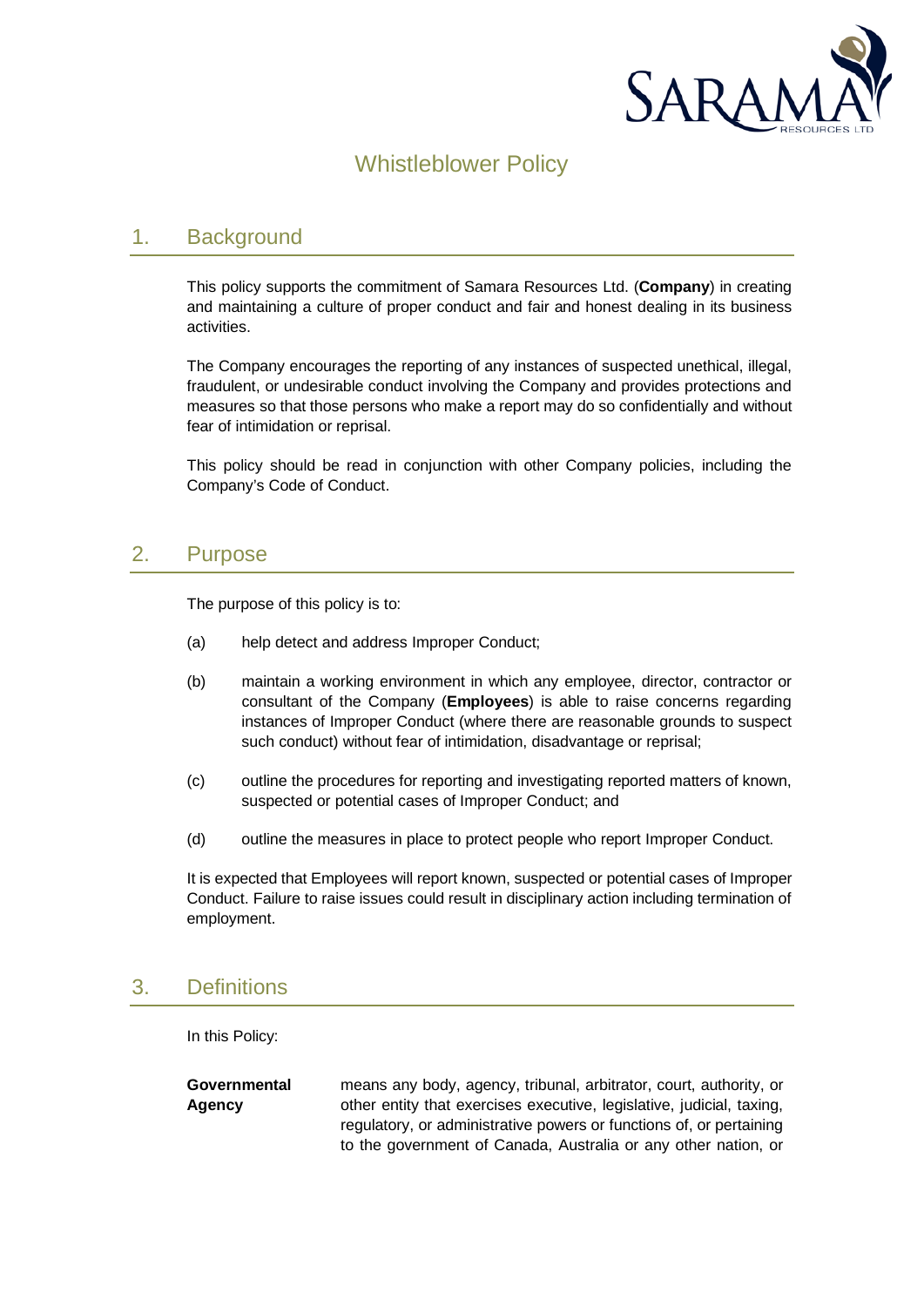any geographical or political unit or subdivision of any of them (whether federal, provincial, state, municipal, local, or otherwise).

- **Improper Conduct** means conduct that is illegal, unacceptable, undesirable or the concealment of such conduct. It includes, but is not limited to, conduct that:
	- (a) is against the law or is a failure by the Company to comply with any legal obligation;
	- (b) is dishonest, fraudulent or corrupt;
	- (c) is potentially damaging to the Company, an Employee or a third party, including unsafe work practices, environmental damage, health risks or substantial wasting of corporate resources;
	- (d) is misleading or deceptive conduct of any kind, including questionable accounting or financial reporting practices;
	- (e) involves bullying, harassment or discrimination; or
	- (f) is unethical or breaches the Company's policies, protocols or Code of Conduct.
- **Reasonable Grounds** means a reasonable person in the same position as an Employee would know or suspect the information or conduct indicates Improper Conduct.
- **Whistleblower Protection Officer** means a person nominated by the Company whose key responsibilities include protecting Disclosing Persons (as defined below) who report concerns under this policy. The current Whistleblower Protection Officers nominated by the Company are the CFO and Chairman of the Company's board of Directors.

### 4. Reporting Procedure

4.1 **Who is covered by this Policy?**

This Policy applies to reports of Improper Conduct which are made by individuals who are, or have been, any of the following:

(a) a director, officer or employee of the Company;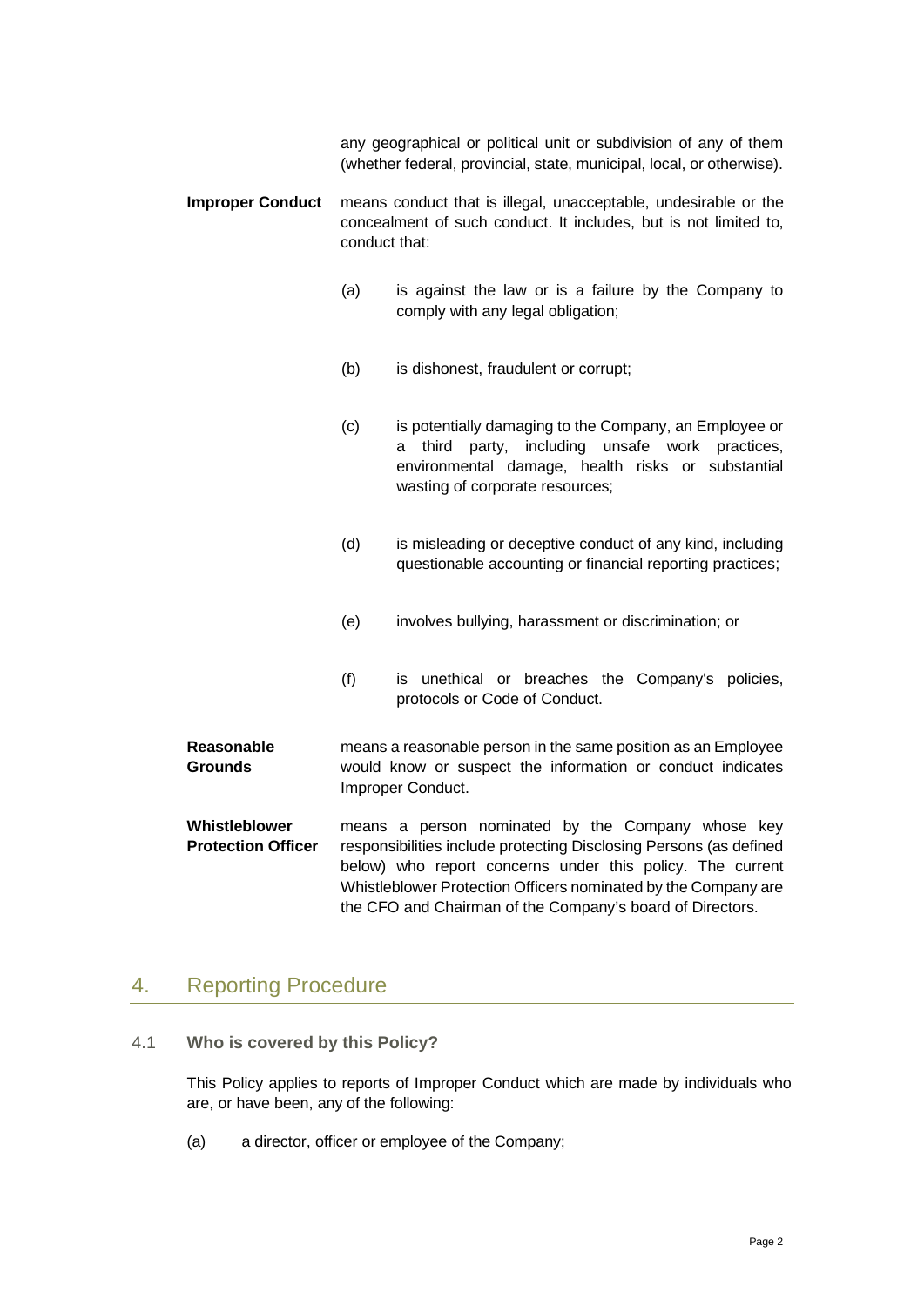- (b) a contractor or supplier of the Company;
- (c) an employee of a contractor or supplier of the Company;
- (d) an individual who is an associate of the Company, for example a director of a related company of the Company; and
- (e) a relative, dependent or spouse (or that spouse's dependents) of an individual referred to in Sections 4.1(a) to 4.1(d) above.

In this policy, each person in the categories listed above is referred to as a "**Disclosing Person**".

#### 4.2 **To whom can a report of Improper Conduct be made?**

The persons to whom a Disclosing Person can report, are the following authorised Whistleblower Protection Officers:

#### **(a) Lui Evangelista**

CFO and Company Secretary

T: 08 9363 7600

E: info@saramaresources.com

#### **(b) Simon Jackson**

Chairman

- T: 08 9363 7600
- E: info@saramaresources.com
- (c) an external auditor of the Company.

#### 4.3 **Legal advice and communicating with a lawyer**

Before or after making a report of Improper Conduct, a Disclosing Person is entitled to discuss their concerns about Improper Conduct with their lawyer and obtain legal advice from a lawyer about how the whistleblower laws apply to them. Generally, the legal protections referred to below also apply to such communications between a Disclosing Person and their lawyer.

4.4 **Public interest and emergency disclosures to a journalist or Member of Parliament**

Protections for public interest and emergency disclosures only apply if a Disclosing Person has first made a report of Improper Conduct to a Governmental Agency and does not apply if a report has only been made to an "eligible recipient".

(a) Public Interest disclosures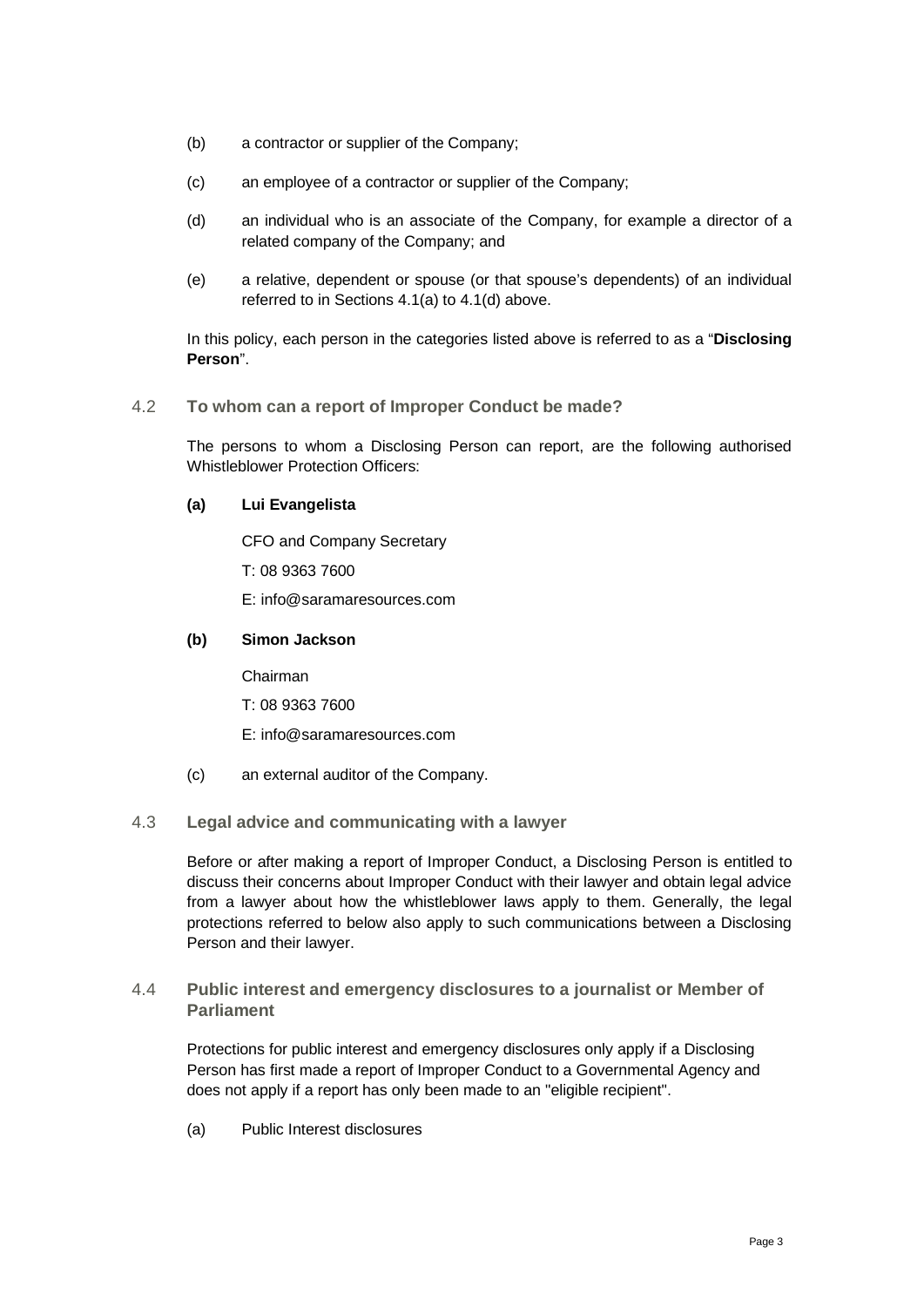- (i) a Disclosing Person has made a report of Improper Conduct to one of the Commonwealth agencies specified in Section 4;
- (ii) at least 90 days have passed since making the report;
- (iii) the Disclosing Person does not have reasonable grounds to believe that action is being taken on the report and reasonably believes that further disclosure is in the public interest; and
- (iv) has given prior written notice to the relevant Governmental Agency of his or her intention to make further disclosure,

then the Disclosing Person may make a report of the Improper Conduct to a journalist or Federal or State Member of Parliament. In this case, this further report will have the legal protections referred to in Sections 5 and 6 of this policy, provided it is limited to the information necessary to inform the recipient of the Improper Conduct.

(b) Emergency disclosures

A Disclosing Person will also have the legal protections referred to in Sections 5 and 6 of this policy if the person:

- (i) has made a report of Improper Conduct to a specified Governmental Agency;
- (ii) has reasonable grounds to believe that the Improper Conduct concerns a substantial and imminent danger to any person's health or safety or to the natural environment;
- (iii) has given prior written notice to the relevant Governmental Agency of his or her intention to make further disclosure; and
- 4.5 **makes a report to a journalist or Member of Parliament that is limited to the information necessary to inform the recipient of the substantial or imminent danger. How to make a report to a Whistleblower Protection Officer**

Employees may report Improper Conduct to a Whistleblower Protection Officer by:

- (a) Post: PO Box 575, Subiaco, WA 6904 (marked as private and confidential to the attention of the Employee's immediate manager or the Whistleblower Protection Officer); or
- (b) Email: info@saramaresources.com (*Anonymity cannot be maintained for emails*)]; or
- (c) telephone.

The Disclosing Person may choose to remain anonymous or may disclose their name, which will be kept confidential subject to certain exceptions referred to in Section 5 of this policy.

If: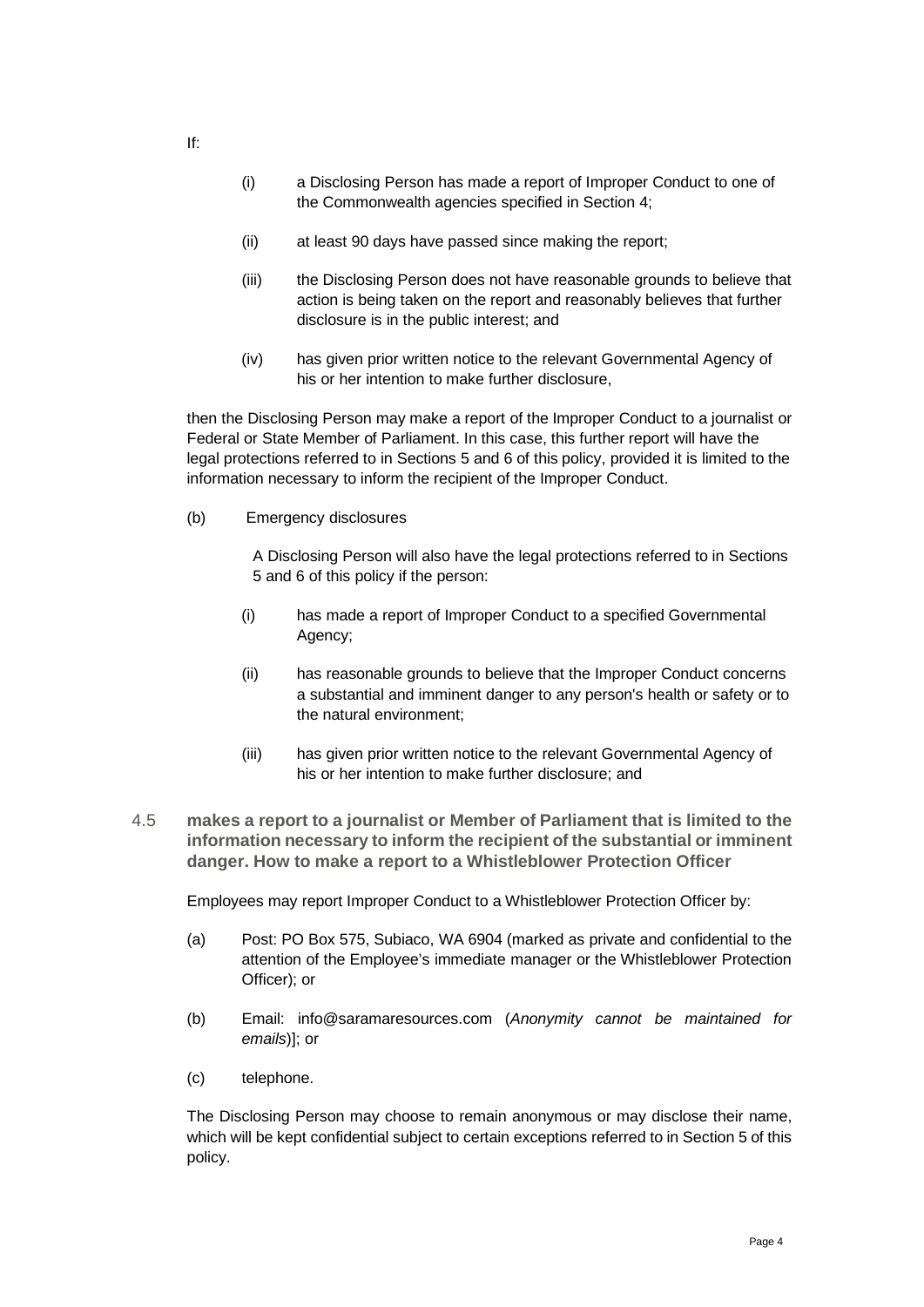#### 4.6 **What kind of conduct can you report under this policy?**

A Disclosing Person who reports Improper Conduct, whether made directly or anonymously, must have reasonable grounds to suspect that the information being disclosed about the Company concerns:

- (a) misconduct or an improper state of affairs or circumstances in relation to any entity within the Company; or
- (b) indicates that the Company or any of its officers or employees have engaged in conduct that breaches the *Corporations Act*, the *Business Corporations Act* (British Columbia), a Canadian *Securities Act* or other applicable laws.

Examples of what may be disclosed include a breach of any legal or regulatory requirement, the Company's Code of Conduct or any other Company policy, including, amongst other things:

- (a) fraud, dishonesty or corruption;
- (b) negligence;
- (c) criminal offences;
- (d) financial loss to the Company, reputational damage or conduct otherwise detrimental to the Company's interests;
- (e) potential misconduct or an improper state of affairs or circumstances in relation to the Company's tax affairs;
- (f) failure to comply with legal obligations of the Company as a company listed on the Australian Securities Exchange and the TSX Venture Exchange; and
- (g) unethical or corrupt conduct.

#### 4.7 **What kind of conduct is not covered by this policy?**

Generally, disclosures that solely concern the Disclosing Person's personal work-related grievances do not qualify for protection under this Policy.

Examples of disclosures regarding personal work-related grievances that may not qualify for protection under whistleblower laws and this Policy include:

- (a) an interpersonal conflict between the Disclosing Person and another employee;
- (b) a decision relating to the engagement, transfer or promotion of the Disclosing Person;
- (c) a decision relating to the terms and conditions of engagement of the Disclosing Person; or
- (d) a decision to suspend or terminate the engagement of the Disclosing Person, or otherwise discipline the Disclosing Person.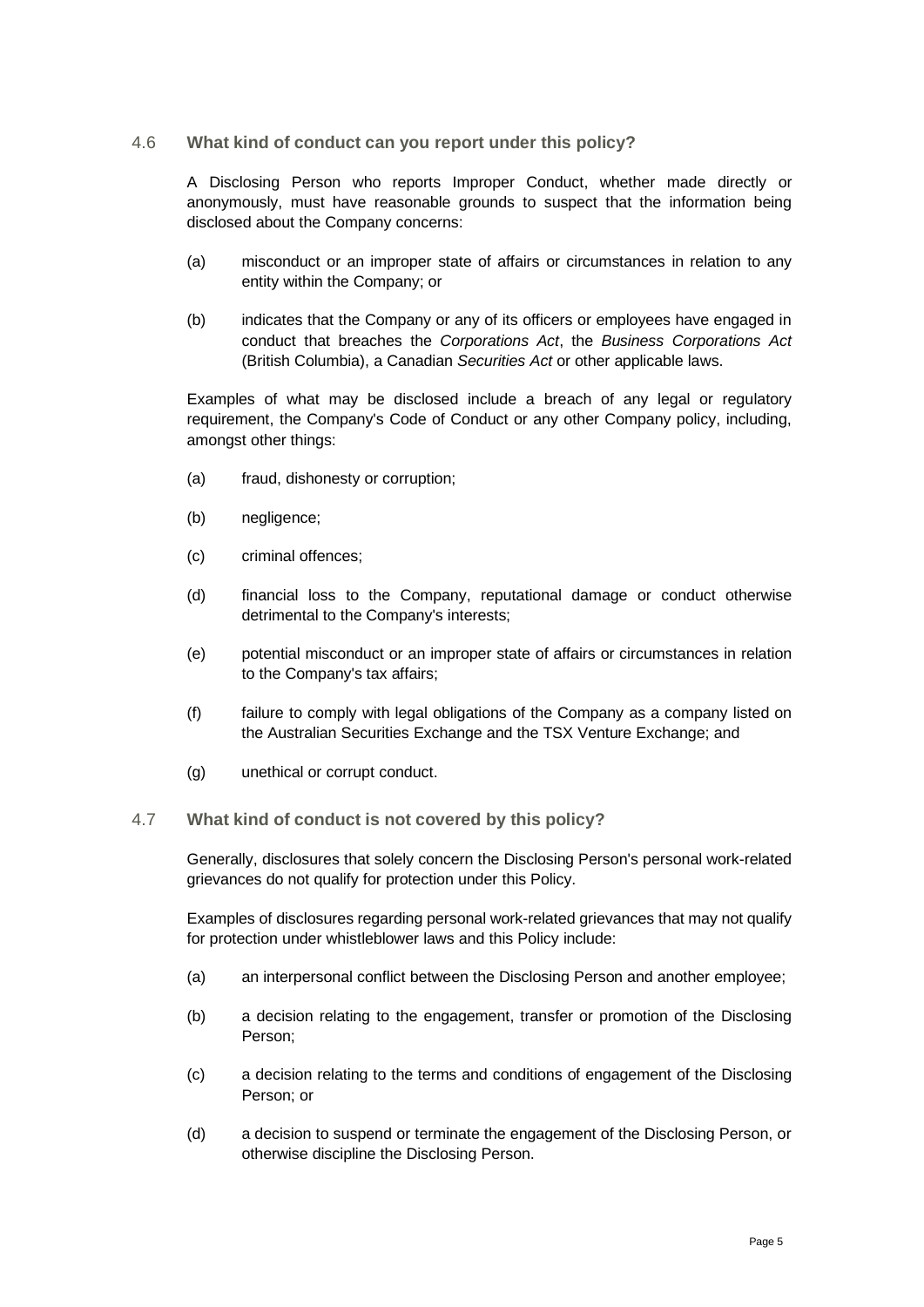However, a report about a personal work-related grievance may still be covered if it includes information about other Improper Conduct beyond the Disclosing Person's personal circumstances, or the Disclosing Person is being threatened with some detriment for making a report.

## 5. Confidentiality and Anonymity

Improper Conduct reports, whether made in the Disclosing Person's name or anonymously, will be kept confidential and details of the report, or the Disclosing Person, will only be released to those necessarily involved in the investigation, unless the Disclosing Person consents or the Company is obliged or allowed by law to disclose, such as disclosures for the purpose of obtaining legal advice about the application of the Disclosing Person's protections.

The Company will ensure that any records relating to a report of Improper Conduct are stored securely and confidentially and are able to be accessed only by Employees of the Company who are authorised to access the information for the purposes of the investigation.

Unauthorised disclosure of:

- (a) the identity of the Disclosing Person who has made a report of Improper Conduct; or
- (b) information from which the identity of the reporting person could be inferred, will be regarded as a disciplinary matter.

## 6. Protections and Support

The Company is committed to protecting and respecting the rights of any Disclosing Person who reports Improper Conduct in accordance with this policy.

The Company will not tolerate any reprisals against any person suspected of making a report of Improper Conduct, or against that person's colleagues, employer (if a contractor), relative or any other person where the reason for the detrimental conduct relates to the suspicion that a Disclosing Person has made a report of Improper Conduct.

Any such retaliatory action may be an offence and will be treated as serious misconduct and will be dealt with in accordance with the Company's disciplinary procedures.

## 7. Internal Investigation Procedure

Whether an internal investigation is required, the investigation processes undertaken will vary depending on the precise nature of the alleged Improper Conduct. Any investigation will be conducted in a manner that is fair and objective to all individuals involved. The